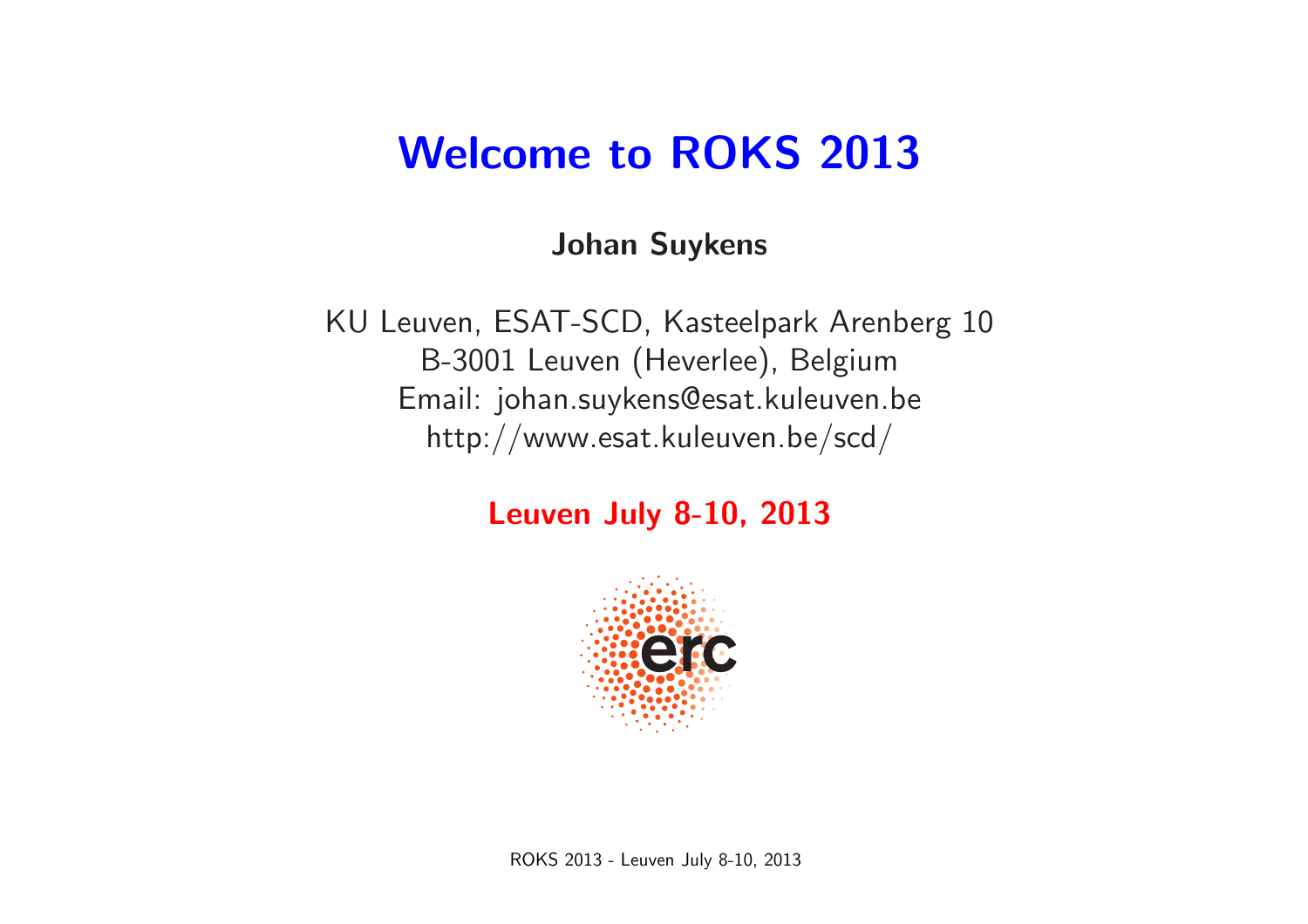### Organizing committee







Johan Suykens Andreas Argyriou Kris De Brabanter Moritz Diehl





Kristiaan Pelckmans Marco Signoretto Vanya Van Belle Joos Vandewalle





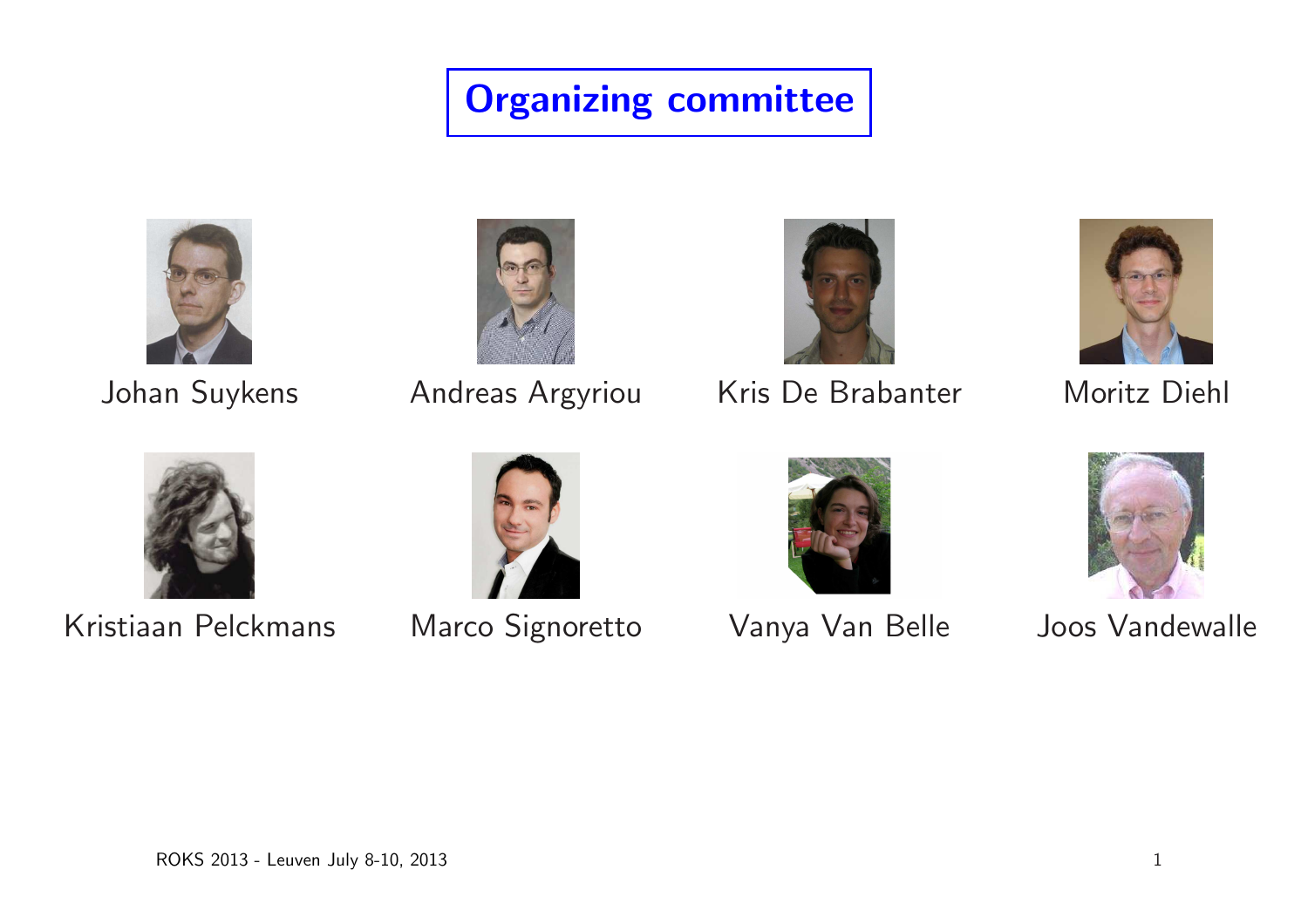## Main scope

SVM &

Kernel methods

Convex

**Optimization** 

Sparsity & Compressed sensing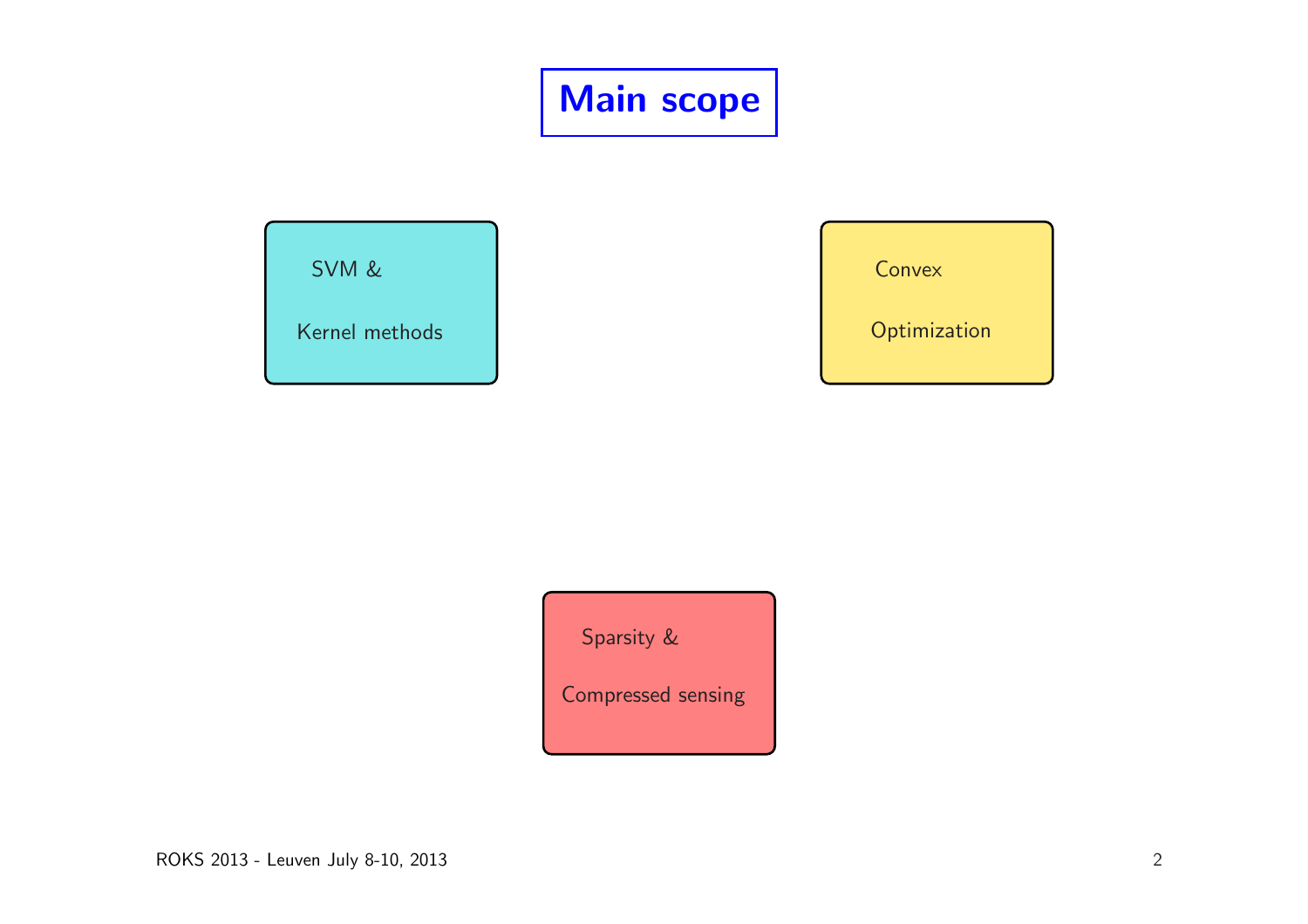# Main scope

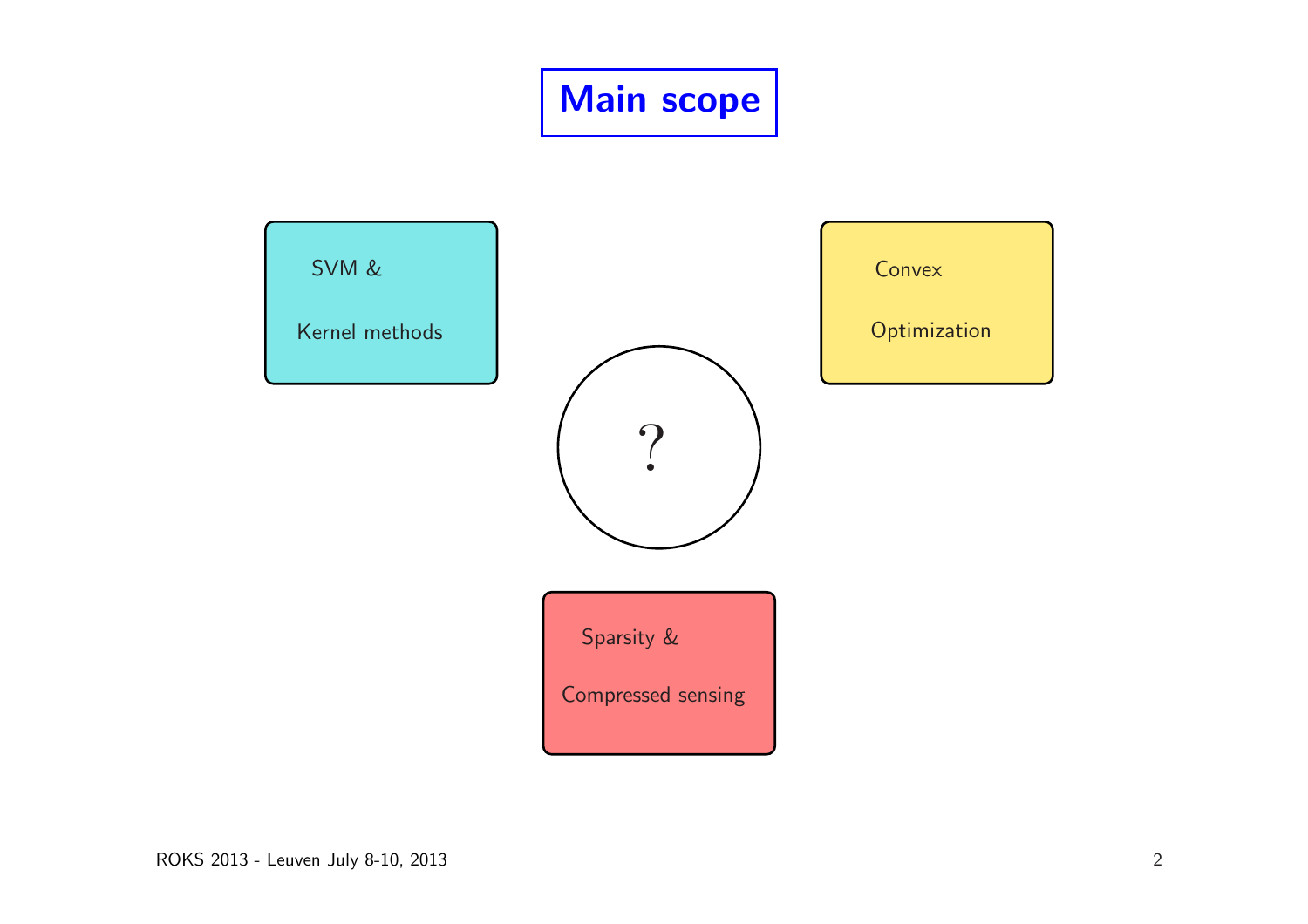Main scope

**Regularization** 

**O**ptimization

Kernel methods

Support vector machines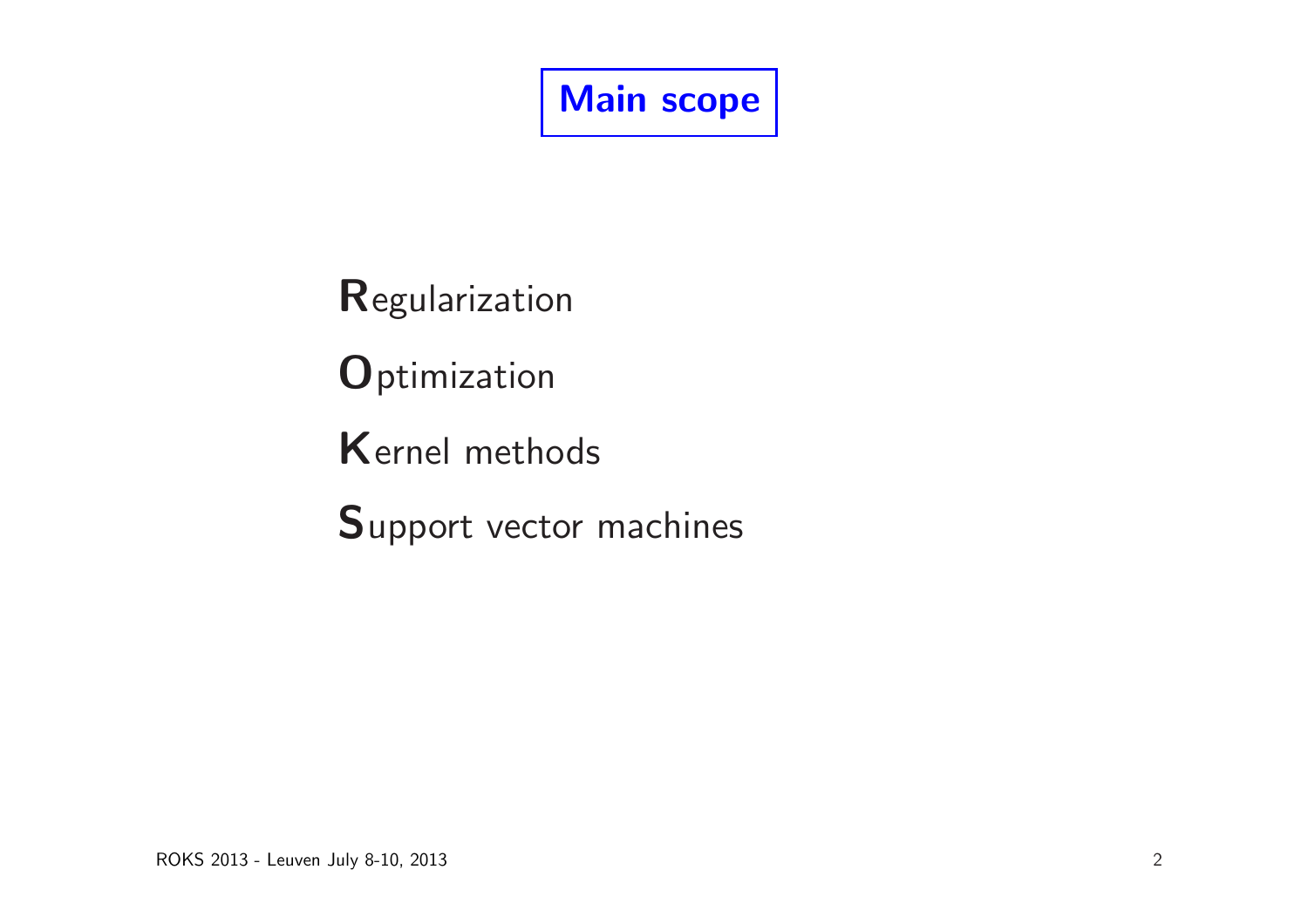Invited speakers - Monday

John Shawe-Taylor, University College London





Martin Jaggi, Ecole Polytechnique Paris

Bernhard Schoelkopf, Max Planck Institute Tuebingen

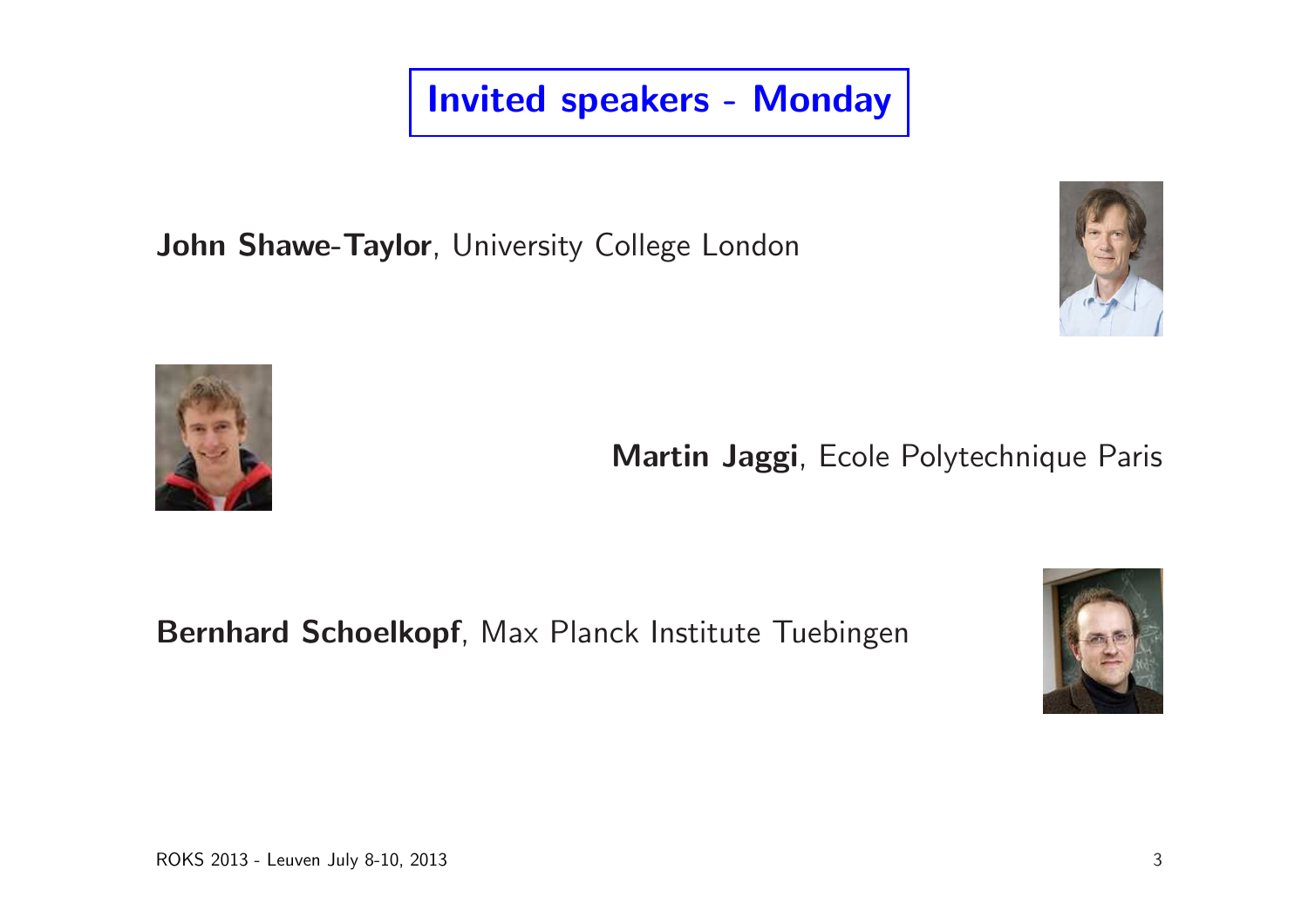Invited speakers - Tuesday

Francis Bach, INRIA





Stephen Boyd, Stanford University

Justin Romberg, Georgia Tech





Massimiliano Pontil, University College London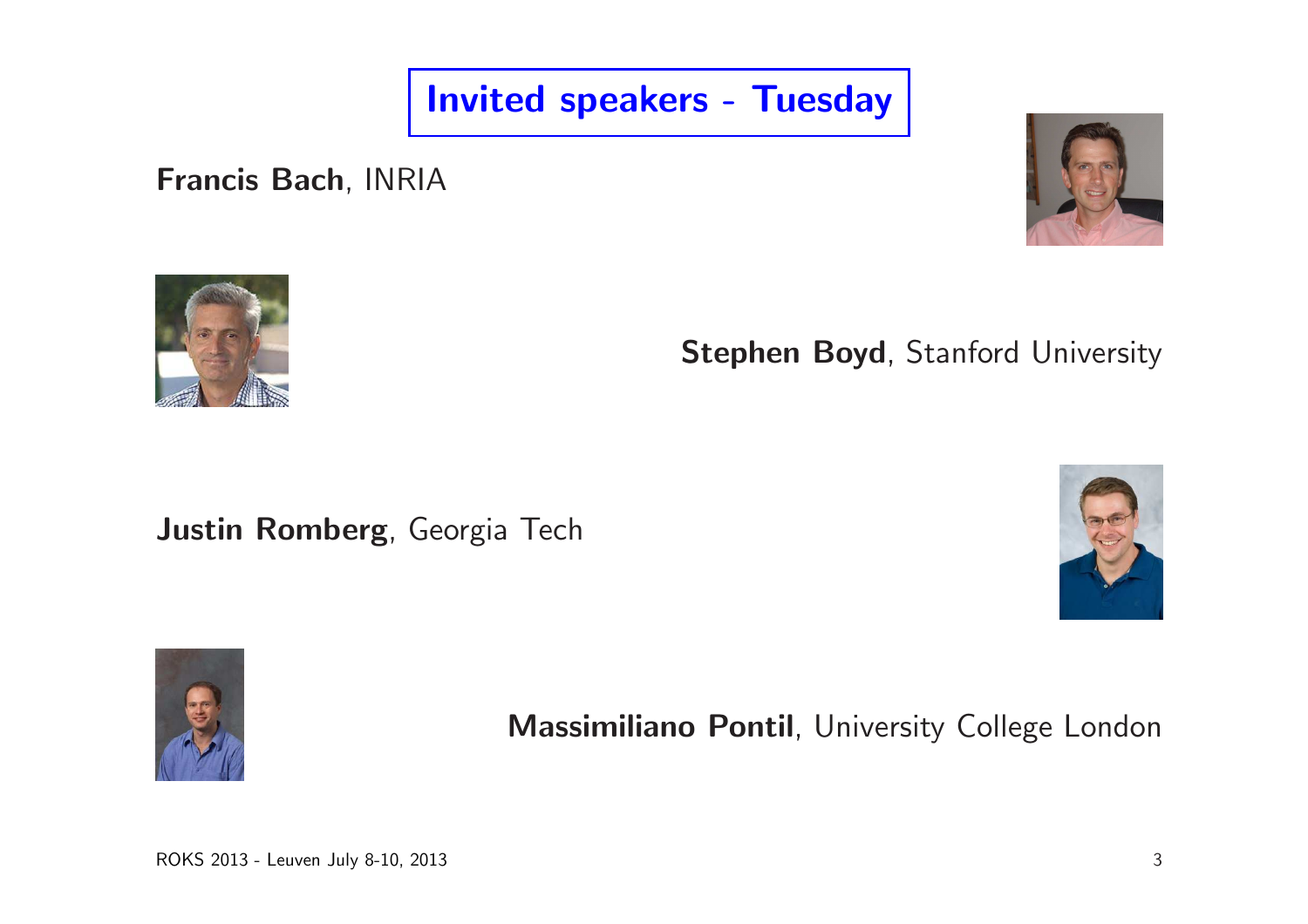Invited speakers - Wednesday

Yurii Nesterov, Catholic University of Louvain





Joel Tropp, California Institute of Technology

Ding-Xuan Zhou, City University of Hong Kong





James Kwok, Hong Kong University of Science and Technology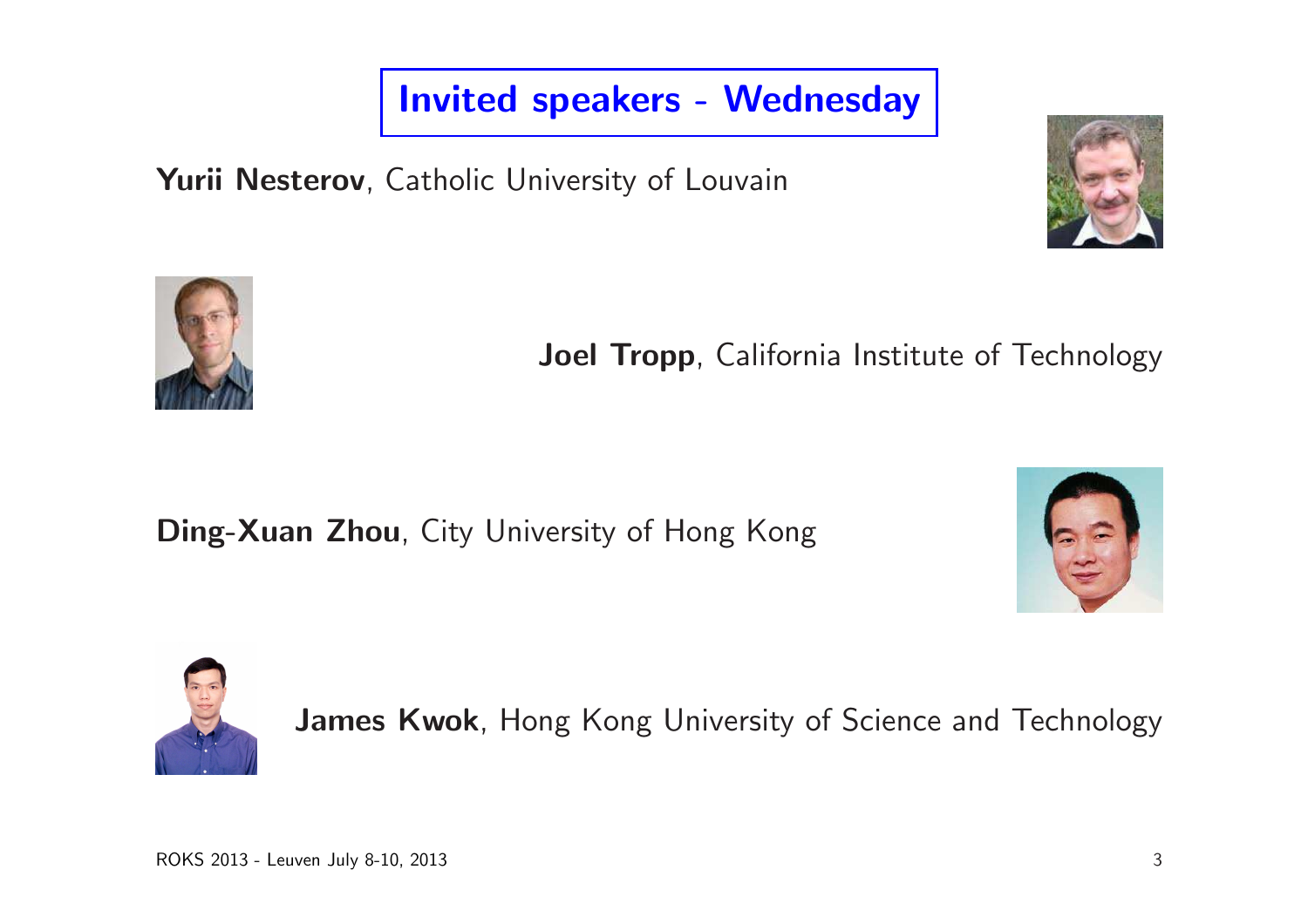### 5 Oral Sessions:

- Feature selection and sparsity (Mo.)
- Optimization algorithms (Tu.)
- Kernel methods and support vector machines (Tu.)
- Structured low-rank approximation (We.)
- Robustness (We.)

#### 2 Poster Sessions + spotlight presentations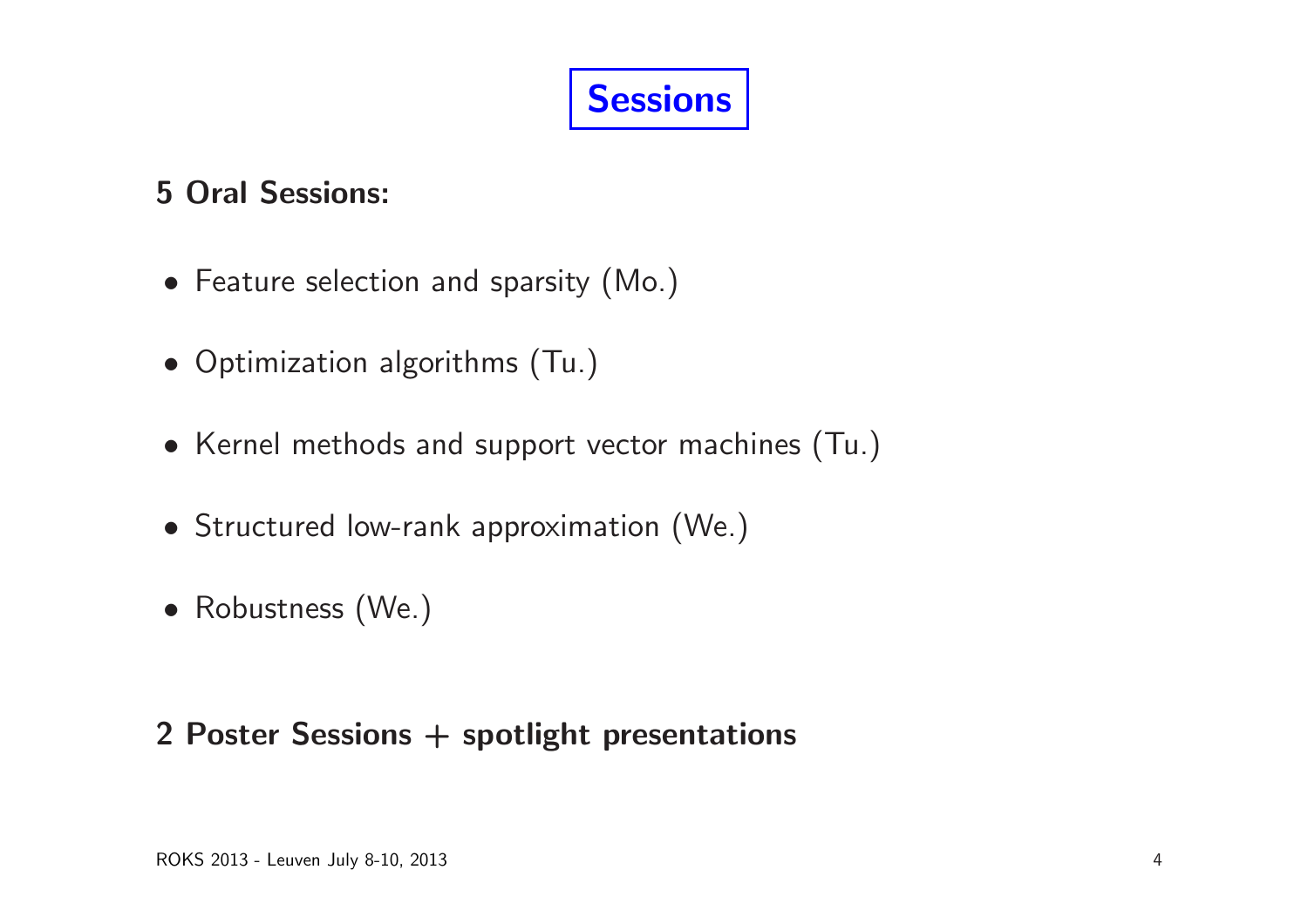### Book of Abstracts

**Book of abstracts** 





pdf version available on ROKS website: http://www.esat.kuleuven.be/sista/ROKS2013/program.php practical info: wireless internet access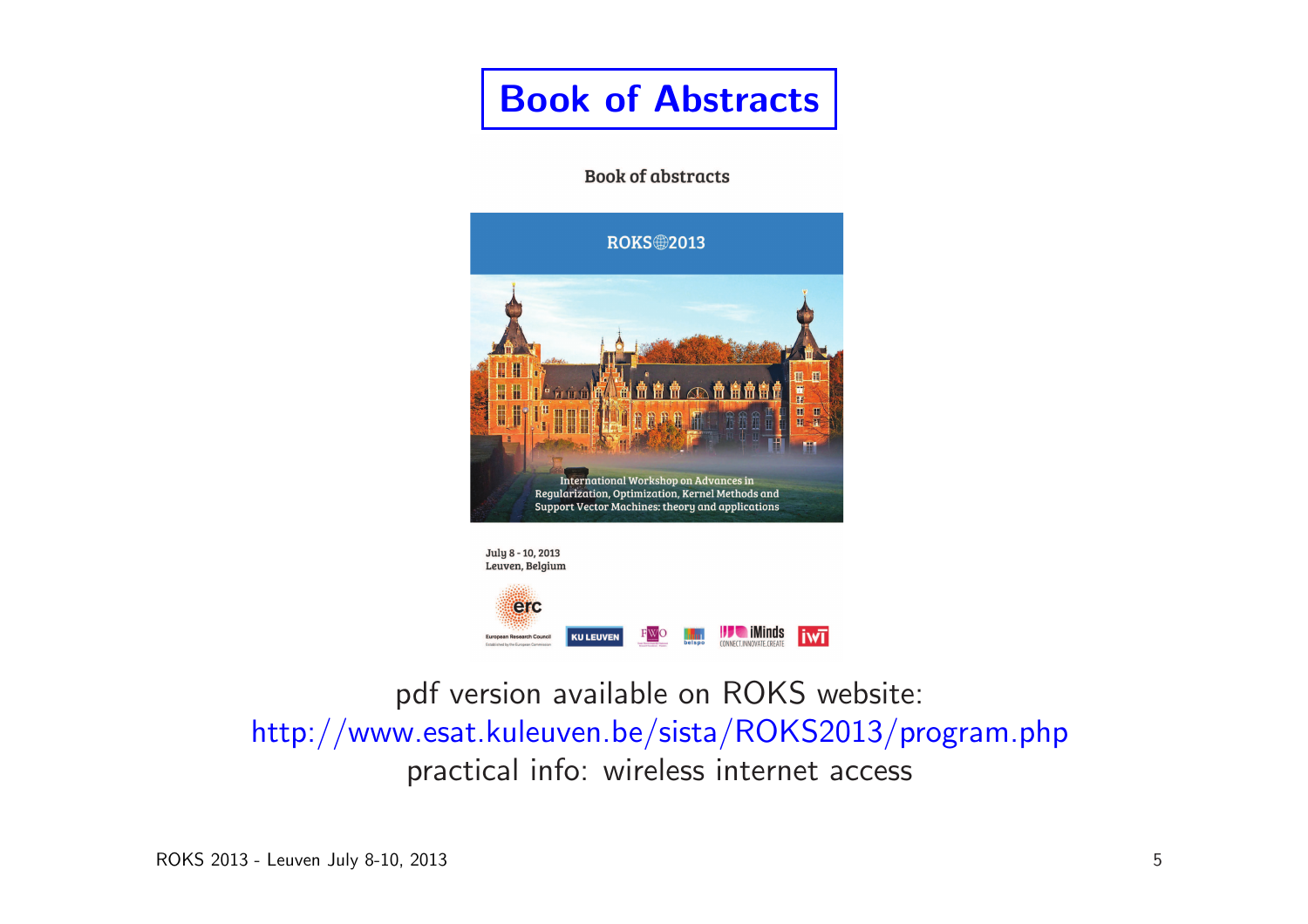# Locations

• Arenberg castle (auditorium & salons):

lectures coffee breaks welcome reception (Mo.)

• De Moete:

lunches (Tu. & We.)

### • Rooms S:

poster sessions soft drinks machine (drinks for free)

#### • Faculty club: dinner (Tu.)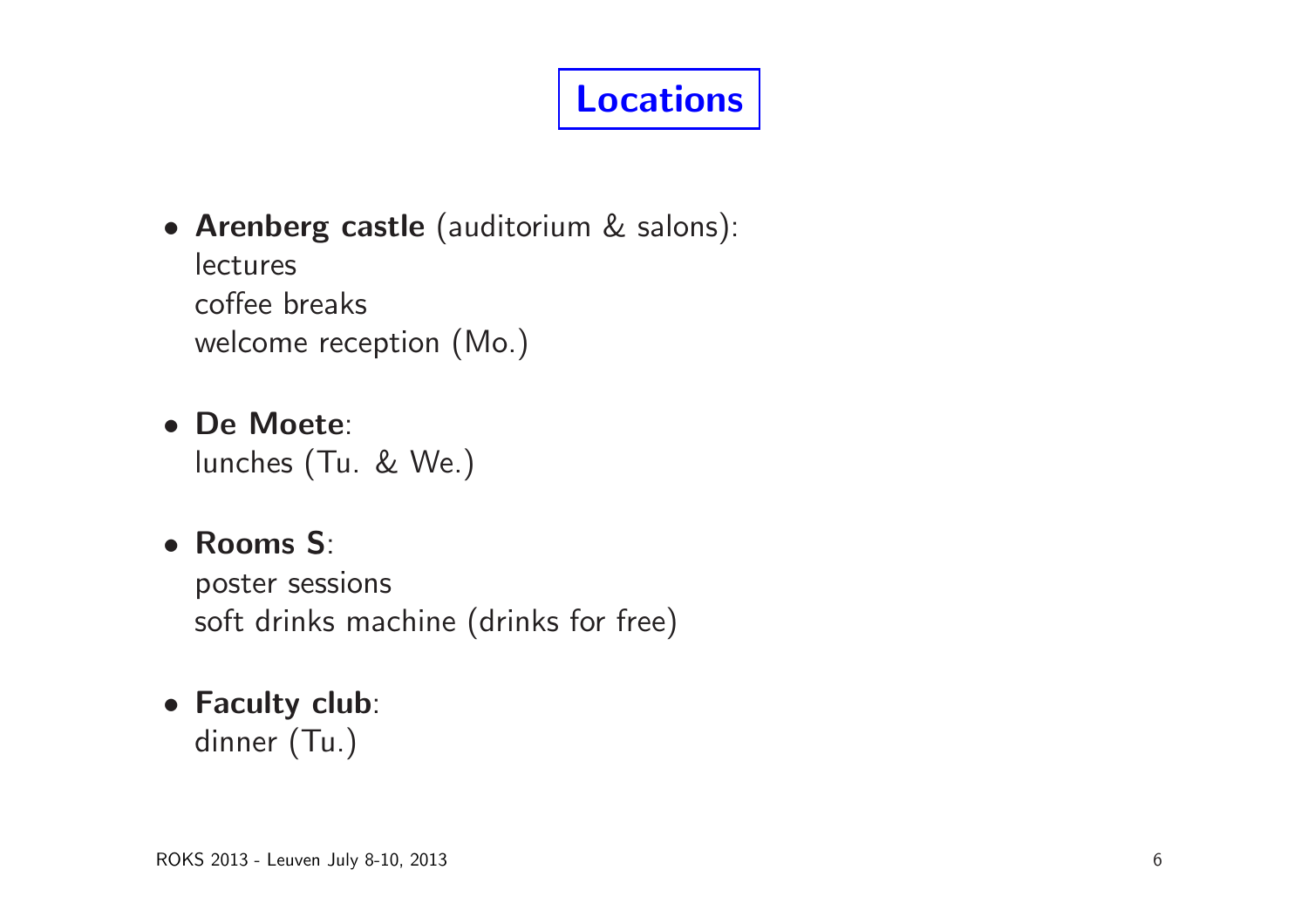Acknowledgements













ERC Advanced Grant A-DATADRIVE-B